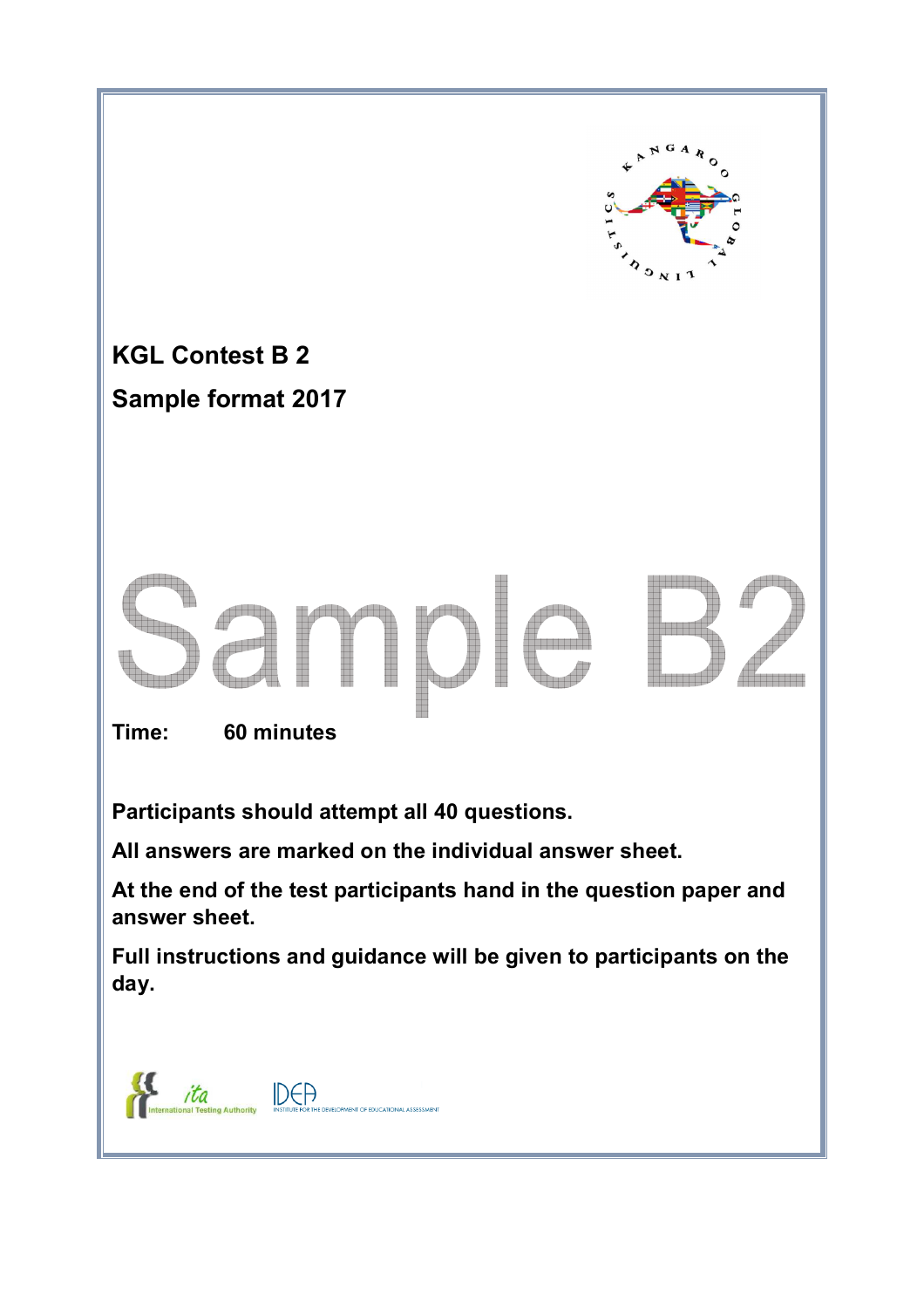### **Questions 1 – 10**

Ĩ

For questions **1 – 10** choose the best answer **a, b, c** or **d** for each gap. Mark the answers on your answer sheet.

## **Meeting Michael Jackson**

Believe it or …..(**1),** I went to school with him in 1972. It was the Montclair School in California. He was 12 and in 7th grade but I was 16 and in 11th grade. The school was a …..**(2)** private school with only 400 students. This was when the "Jackson 5" were very….. **(3)** and the two youngest sons, Michael and Marlon, both …… **(4)** Montclair School when I was there. The Jackson brothers went to Montclair so they could get intensive tutoring …….. **(5)** their musical tours. I remember they were in school only about half the time. He was a skinny kid with an Afro hairstyle that you might remember having seen on TV.



Unfortunately, I cannot report on …..**(6)** long conversations with him because he was, after all, only 12 and I was 16. Actually I wasn't particularly interested in his music at that time but ….. **(7)** then he was a huge celebrity. But I do remember one funny story in 1972. Some students got ….. **(8)** great idea. The idea was that we would get the *Jackson 5* to play at our school celebrations since they were students at the school. The teachers had to ….. **(9)** that the *Jackson 5* operated on a financial level quite a bit …… **(10)** what our school could afford and it wouldn't be appropriate to ask them.

| a) you don't | b) will not | c) not  | d) no    |
|--------------|-------------|---------|----------|
| a) large     | b) small    | c) huge | d) grade |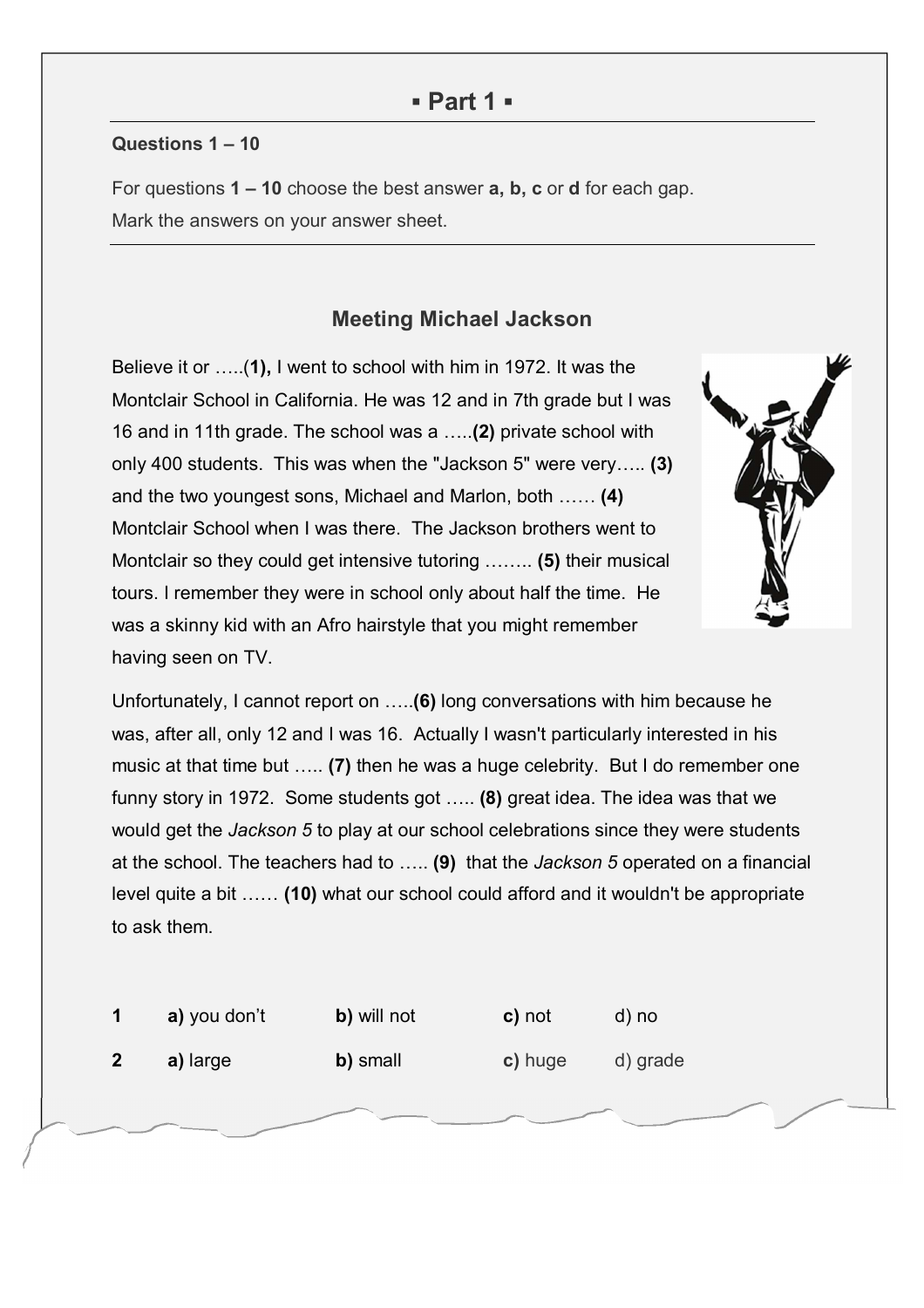### **Questions 11 – 18**

Read the article in which two people give their opinion about teachers penalising students for mistakes they make. For questions **11 – 18** choose **a, b, c** or **d**. Mark the answers on you answer sheet.

### **Why are students penalised for every single mistake they make? Don't teachers realise students are human, too?**

### **Jason**

Mistakes are how human beings learn. We try something, get it wrong, try it again, get it wrong, and keep trying until we get it right. Without the process of mistakes and feedback you'd never learn anything.

In fact, that's exactly what school is for. You're SUPPOSED to make mistakes. School is a fake environment, separate from the real world, where students who are just figuring out how to do things are free to make mistakes. Far better than going out into the real world and messing up everything they touch.

I will admit that when students complain about low grades, they do have a point. Students are judged on their grades, and their advancement and employment opportunities are usually based on the quality of their grades. This can actually work against the natural process of making mistakes, so that students no longer feel free to experiment. There's a balancing act of needing to reward students for getting things right (otherwise they'd have no incentive to try), while allowing them the freedom to fail until they get it right. I actually think our system of grades can be damaging to learning and educators should be looking for alternative systems of teaching and feedback.

## **Mary**

Teachers are not out to penalise or punish students just because they can. Usually any penalties are applied to work such as essays or tests which students can work on to improve. Of course, marks should be given along with feedback. By grading this way students are able to see where they made mistakes and hopefully correct them in the future. These kind of penalties in marking make sense. Teachers are people too and I'm sure they don't penalise you to be unfair but so that you can improve in the future.

How would you feel about penalising the mechanic who worked very hard but failed to fix your car perfectly? Or how would you feel about the doctor who only made one mistake during your surgery?

If you don't learn that mistakes are costly as a student, you will learn when you start working and that is much harder. Your teachers are doing you a favour. Attention to details is a GREAT lesson - one of the most important. You are getting a valuable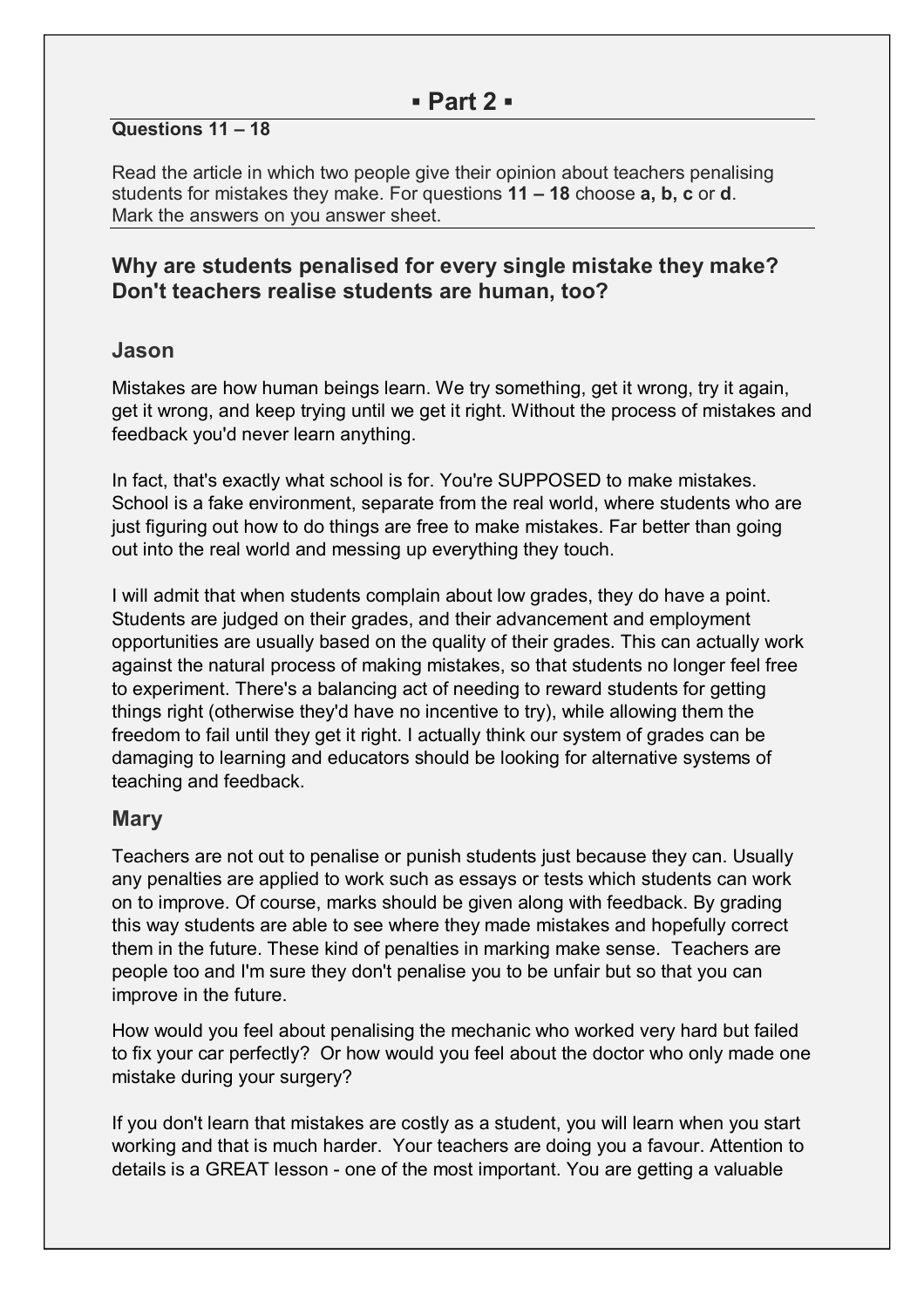lesson from your teachers which should promote your future happiness. Being "only human" is an excuse you should use with your friends when you want to explain your mistakes. At school it is quite different and after all it is only human to get a bad grade sometimes.

### **11 Jason believes that making mistakes**

- **a)** can show teachers what you know
- **b)** encourage teachers to penalise your work
- **c)** can prevent even bigger mistakes in the future
- **d)** should only be made in school

### **12 Mary says that teachers**

- **a)** are acting in the best interests of students when they penalise
- **b)** should only penalise when they give good feedback
- **c)** can help surgeons avoid mistakes
- **d)** are unfair if they don't penalise students at every opportunity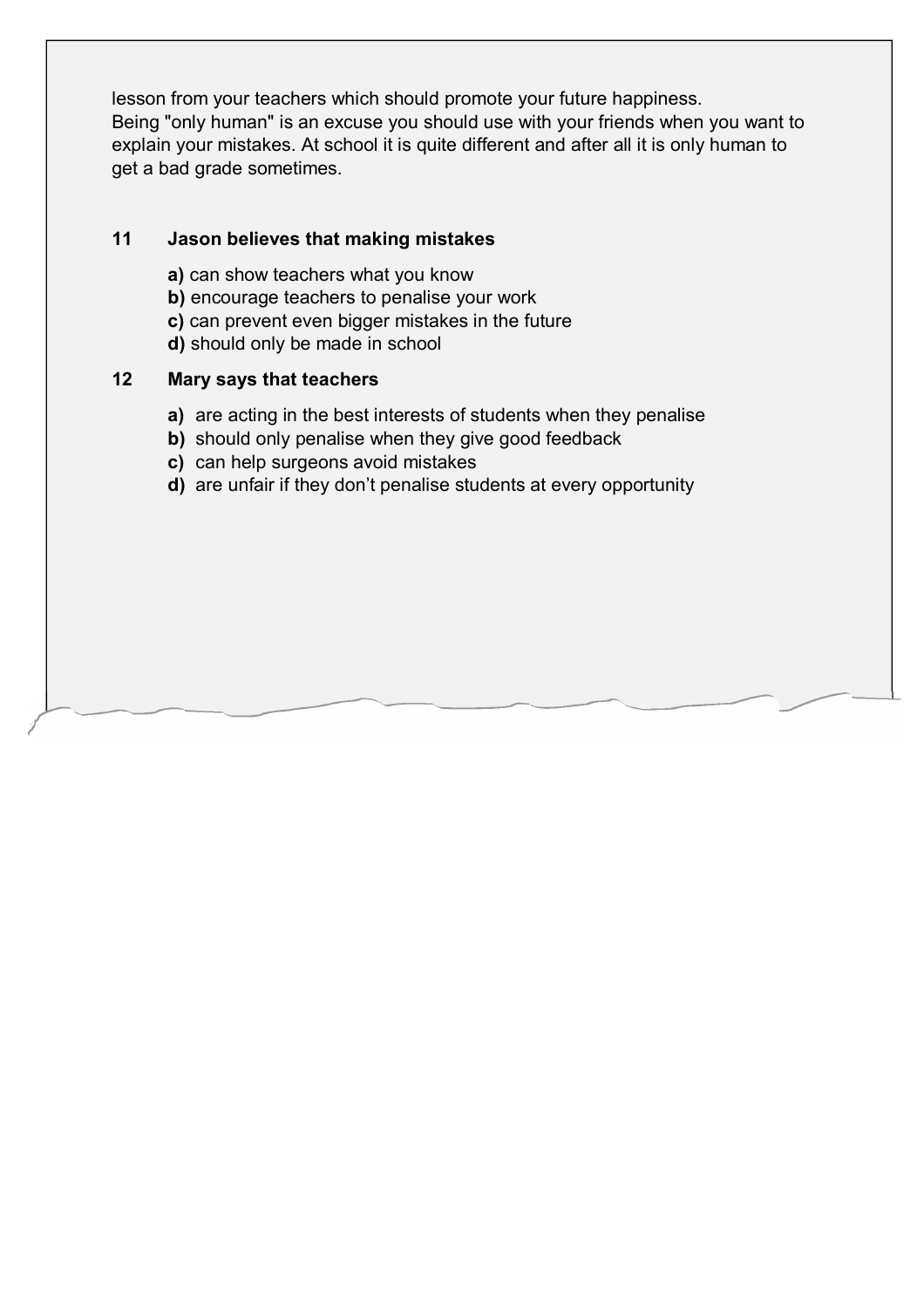## **▪ Part 3 ▪**

**Questions 19 – 25** 

Read the article below on how dogs perceive their owners. For questions **19 – 25** choose **a**, **b**, **c** or **d**. Mark the answers on your answer sheet.

### **How dogs perceive their owners**

I have a vision of how dogs must see us and the more I observe dogs the more I am convinced I am correct in my view. Dogs, more than likely, see us as strange beings with incredibly long awkward limbs and big round heads and almost flat noses. From a dog's point of view we must indeed look alien but somehow they love us anyway, which shows how forgiving they are.

Standing on two legs and sitting upright must seem downright odd to dogs, though some dogs often try to sit like a human when they are still puppies. I wonder if they think that one day they will lose all their hair and become human like us and have to walk and sit like us all the time! However, as they grow older they must realise that there is no danger of them becoming human.

I definitely agree with the experts who say that dogs see us as part of the pack and this is why it is important to follow pack rules when it comes to dogs. But it must be rather strange for them to see one of the pack jumping with two legs, grabbing objects with their hands and even holding hands with another human.

I would say that they recognize us as a completely different life form but like all animals can interact with another species as if it were no different than its own.

They're intelligent enough to realize that we're not dogs. They can't help but notice that we have poor hearing, can't even smell properly and move slowly. However, they know we can open the refrigerator, provide things to eat and I suspect they also find us easy to train.

#### **19 The writer suggests that dogs**

- **a)** find us forgiving but awkward
- **b**) think we are aliens
- **c)** see us as rather strange looking creatures
- **d)** are loving creatures if you look strange



### **20 In the opinion of the writer why do young dogs sometimes try to act like us?**

- **a)** they fear they might lose their hair
- **b)** they think that they may end up like us and need to practice
- **c)** they would like to have long limbs like us
- **d)** they know this is what humans want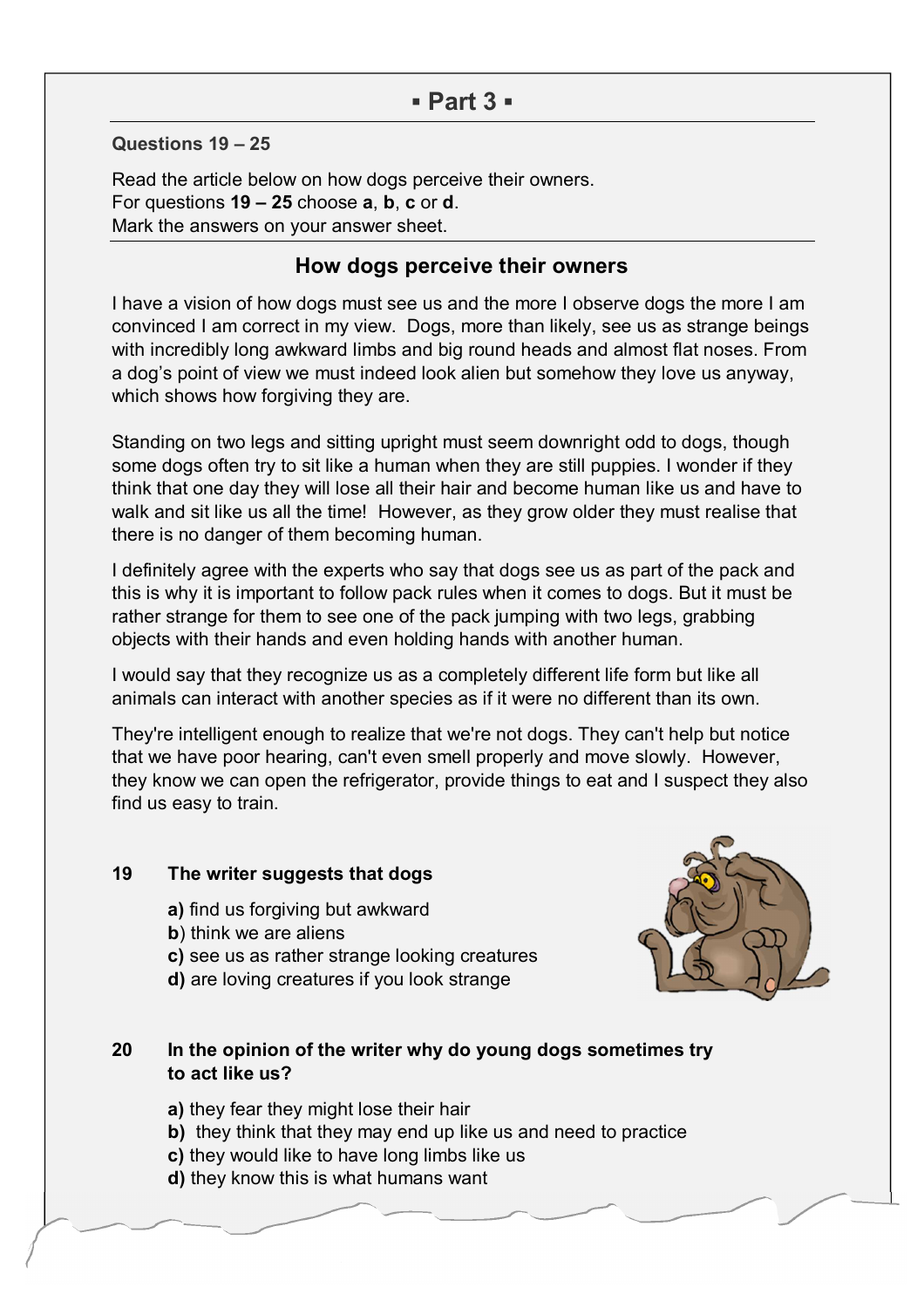## **▪ Part 4 ▪**

For questions **26 – 31** choose the word(s) closest in meaning to the underlined word(s).

For questions **32 – 35** choose the best answer **a, b, c** or **d** Mark the answers on your answer sheet.

# **The Climb**

Progress was slow as we climbed higher and higher. Vision was poor because the whole mountain was covered in **(26) dense** mist. We could not really tell where we were going but fortunately our leader knew the mountain well and instructed us to follow him. I had my doubts about reaching the **(27) summit** and was secretly hoping our leader would decide to **(28) abandon** the effort.

It was not fear that made me want to retreat but the mountain was **(29) bitterly** cold at this height and the landscape promised no protection. All I could see in front of me was mostly rock and a few **(30) scattered** stones which looked as if they didn't really belong there.

Suddenly our leader shouted out. 'Tonight we will sleep in the shelter over there and tomorrow morning we will continue the climb to the top'.

I looked up to see a stone building which seemed to be inviting us in. I looked through the window and saw a wonderful log fire and my fellow climbers **(31) flocking** around it looking relieved and rubbing their hands together with delight.

- **26 a**) airy
	- **b)** fog
	- **c)** thick
	- **d)** unintelligent
- **27 a)** edge
	- **b**) base
	- **c)** peak
	- **d)** path



## **32 What did the writer find most difficult about the climb?**

- **a)** There were scattered stones in front of him
- **b)** The landscape did not give any protection
- **c)** The weather conditions were not good
- **d)** He felt their leader was going too fast